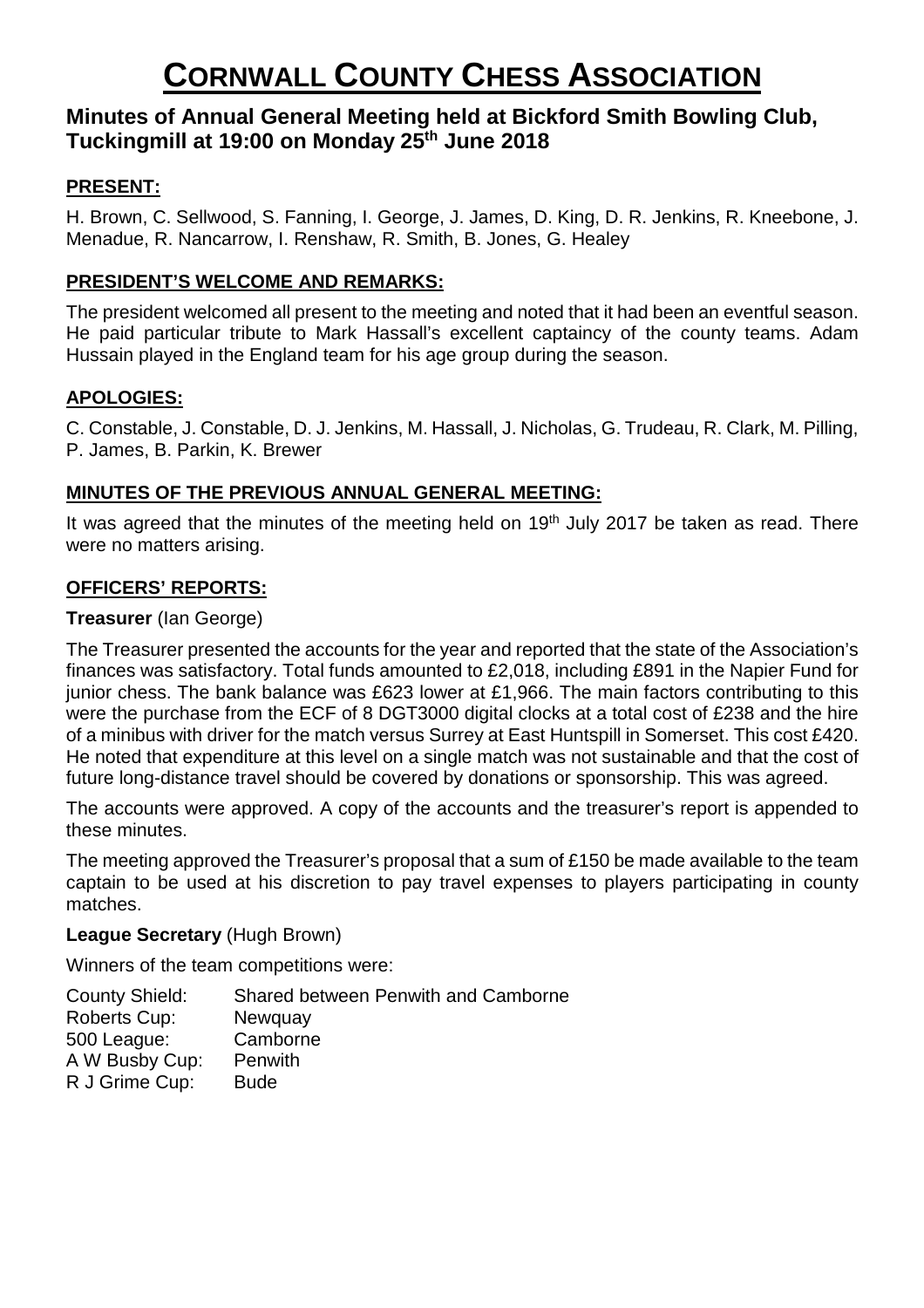# **Minutes of Annual General Meeting held at Bickford Smith Bowling Club, Tuckingmill at 19:00 on Monday 25th June 2018**

## **Junior Secretary**

Although no report was received from the retiring Junior Secretary a discussion took place on the current state of junior chess in Cornwall. Robin Kneebone (RK) said that very few juniors who took part in the junior events carried their interest into adult life or even into secondary school. The clubs had a key role to play in the encouragement and coaching of juniors, particularly by including them in teams and providing opportunities to play competitive chess.

It was agreed that the committee should write to parents generally inviting volunteers so that a team can be formed to run the junior championships.

**Match Captain (Mark Hassall)** 

The match captain's report is appended to these minutes.

# **ELECTION OF OFFICERS:**

The following were elected:

### **EXECUTIVE SUB-COMMITTEE**

| President:               | David R. Jenkins     |
|--------------------------|----------------------|
| Secretary:               | lan George           |
| Treasurer:               | lan George           |
| League Secretary:        | Hugh Brown           |
| Match Captain:           | <b>Richard Smith</b> |
| Junior Secretary:        | Vacant               |
| <b>Publicity Officer</b> | Robin Kneebone       |
| Co-opted                 | Jeremy Menadue       |
|                          |                      |

#### **OTHERS**

WECU Delegate Richard Smith Grader Ian George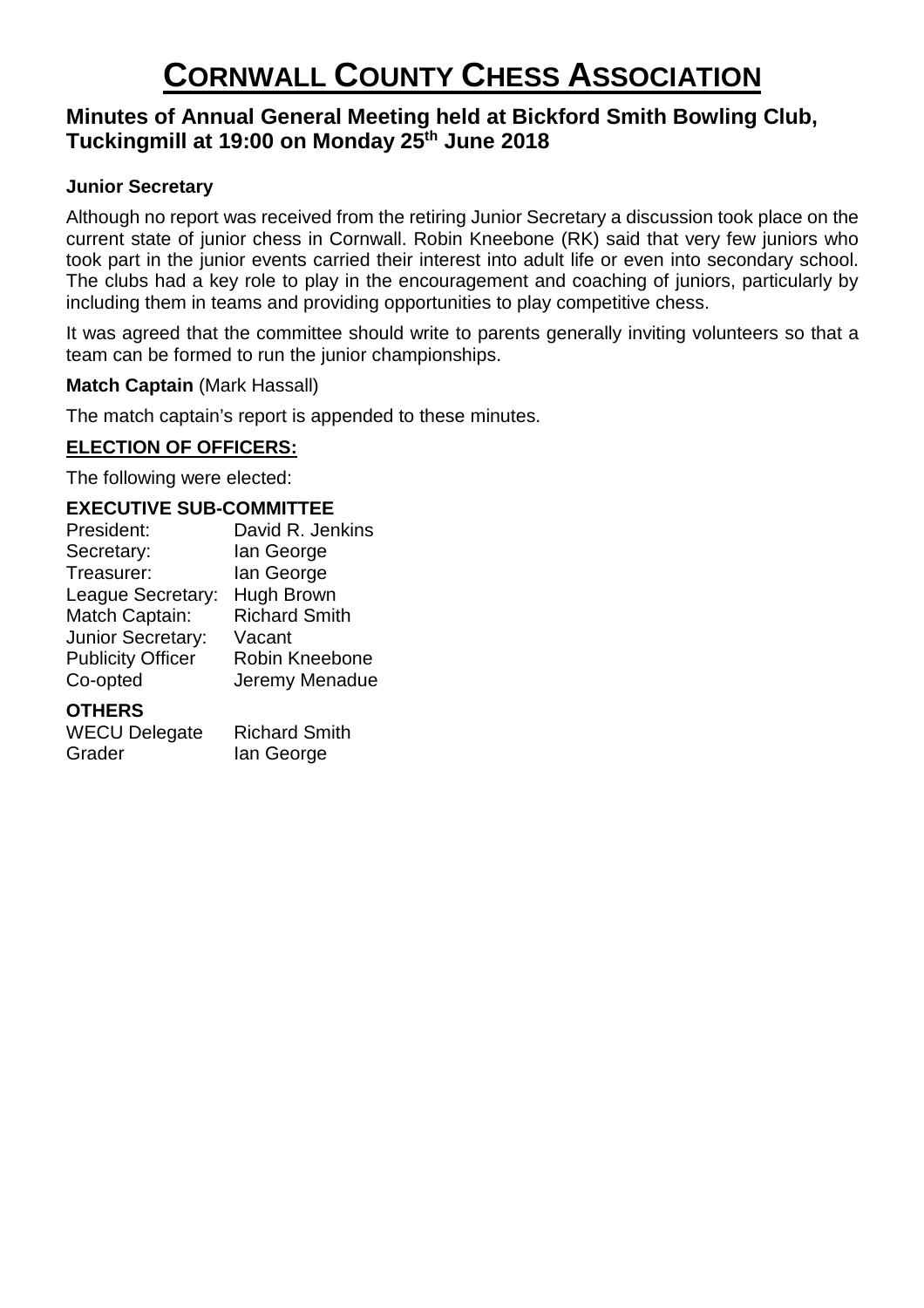# **Minutes of Annual General Meeting held at Bickford Smith Bowling Club, Tuckingmill at 19:00 on Monday 25th June 2018**

# **MOTIONS**

1. That a group of at least 10 people be established to plan, organise, and run chess events in *Cornwall.* 

### *Proposed: Robin Kneebone Seconded: Ian George*

RK explained that, apart from the Kerrier Cup in October, there were currently no plans and little prospect of any events (including the annual championship congress) taking place in Cornwall during the 2018/19 season. No one person should be responsible for all the work associated with an event. In order to have a programme of events during the season a large volunteer group was needed whose members would share the planning, booking, running and finishing of each event.

The motion was passed unanimously.

#### Note

At the meeting the following people offered to be part of the volunteer group: John James, Ian Renshaw, Ian George, Hugh Brown, David R Jenkins (DRJ), Bryan Jones. DRJ stated that Richard Hendin would be interested in joining and Richard subsequently confirmed this.

IG suggested that the Committee should seek to recruit further members, draw up a list of desired events and invite members of the volunteer group to run them.

The great experience and expertise of ECF qualified arbiter John Constable was widely acknowledged and the meeting unanimously approved DRJ's offer to contact him concerning the possibility of his controlling the Emigrant and Falmouth Cups.

The day after the meeting Colin and Rebecca Gardiner expressed an interest in organising the annual congress.

2. That, in the County Shield and Roberts Cup, if two or more teams finish level on points, the *team having gained most points from matches between these teams will be declared the winner (League Rules: no.6)* 

#### *Proposed: Hugh Brown Seconded: John James*

Ian George (IG) proposed an amendment that in these circumstances the trophy should be shared. This was passed by 7 votes to 6.

**3***. That League rule 13 be amended to read as follows:* 

*"No player ordinarily resident or attending an educational establishment more than 20 miles beyond the border between Devon and Cornwall may be nominated in accordance with Rule 12 above."* 

#### *Proposed: Richard Hendin Seconded: Ian George*

IG explained that this rule was introduced before Bude and Calstock joined the association and at a time when Liskeard was the easternmost club. The "natural" catchment areas of Bude and Calstock include Holsworthy and Tavistock. This motion seeks to allow clubs near the county boundary a degree of parity with clubs farther west by extending the "county boundary for chess" a short distance into Devon. This was passed unanimously.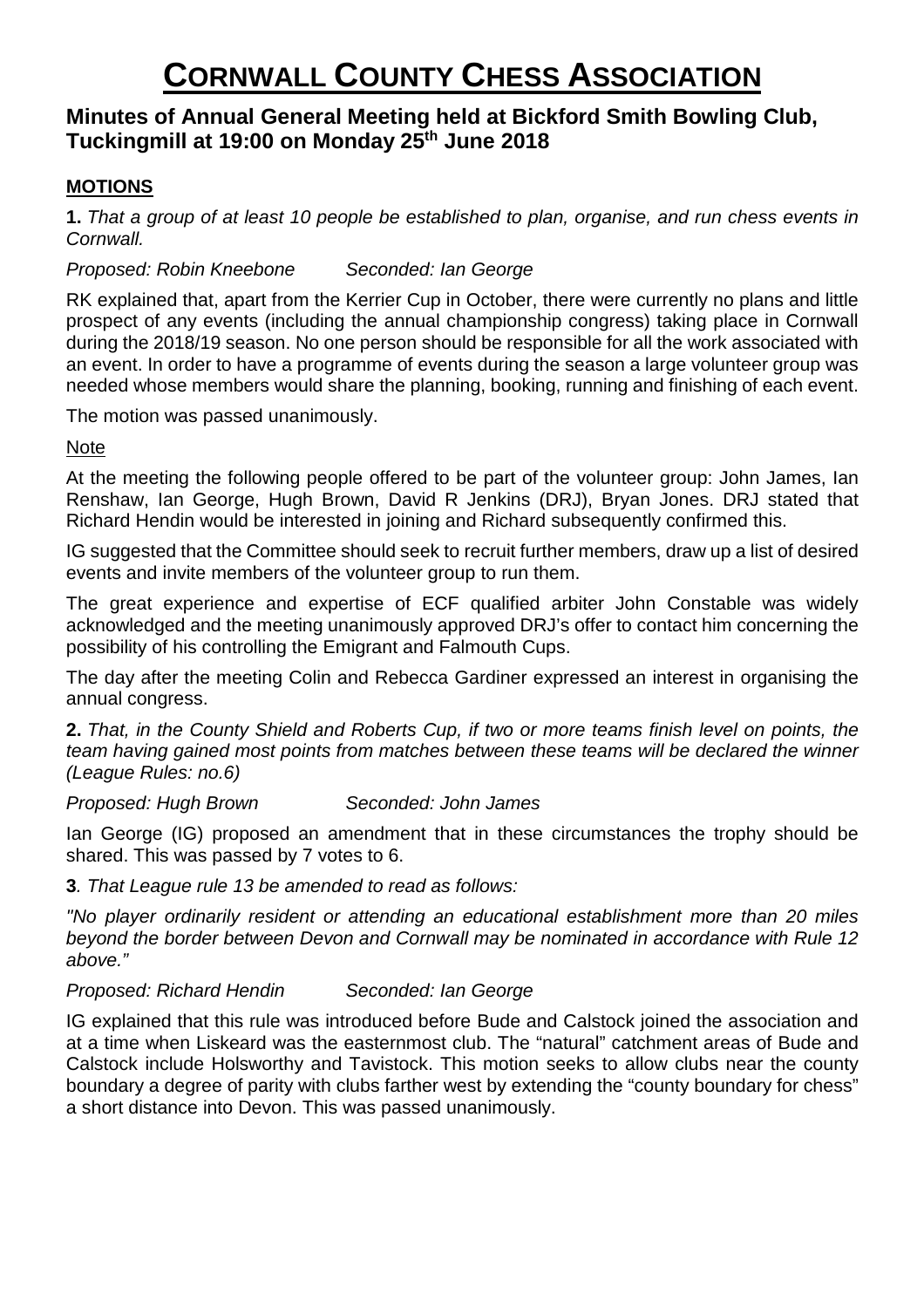# **Minutes of Annual General Meeting held at Bickford Smith Bowling Club, Tuckingmill at 19:00 on Monday 25th June 2018**

**4***. That for the 2018/19 season a new competition be inaugurated to provide competitive chess for more of the county's players.* 

*Proposed: Robin Kneebone Seconded: Hugh Brown* 

RK said that this proposal was designed to provide a competition aimed at offering newcomers and improvers the opportunity to be the key participants in matches instead of largely filling in on lower boards.

He envisaged a league, where teams would play graded games under match conditions with the time controls, grade limits (possibly team grade averaging less than 100), number in team (possibly 4), etc. all to be agreed between the two competing clubs.

This league would start in the new year at or near the end of the 500 League with the fixtures to be drawn up after the rest of the season's schedule is finalised.

This proposal was well received and passed along with IG's proposal that the target date for finalisation of rules and arrangements be 30<sup>th</sup> November.

**5***. That from the 2019/20 season the Roberts Cup be contested as a total-grade competition* 

## *Proposed: Robin Kneebone Seconded: Ian George*

RK said that it was necessary to try and make a more competitive league, to reduce the number of large mismatches which currently occur on boards 3 and 4 between some teams, and to encourage clubs to find and help novices into league chess. Devon's experience was that totalgrade systems were the best for bringing in extra players to competitive chess.

The exact means of implementing the change to an total-grade system should be discussed and agreed during the 2018/19 season for ratification at the 2019 AGM.

IG suggested that a combination of total-grade and points handicap systems was worth considering.

The motion was approved unanimously.

#### *Other motions*

A proposal from IG to delete the superfluous words "and all its players graded 165 or over" from rule 11(b) was passed

Three proposals to amend the rules concerning player eligibility were defeated.

## **FEES FOR THE 2018/19 SEASON**

The meeting approved the treasurer's proposal that the entry fees for the team competitions should remain unchanged.

## **ANY OTHER BUSINESS**

Stephen Fanning said that he and Peter Cushion were attempting to revive the Godolphin chess club at Helston and requested that the details be put on the website. IG agreed to do this.

There being no other business, the chairman declared the meeting closed at 20:45.

#### **IAN GEORGE (SECRETARY) 25th June 2018**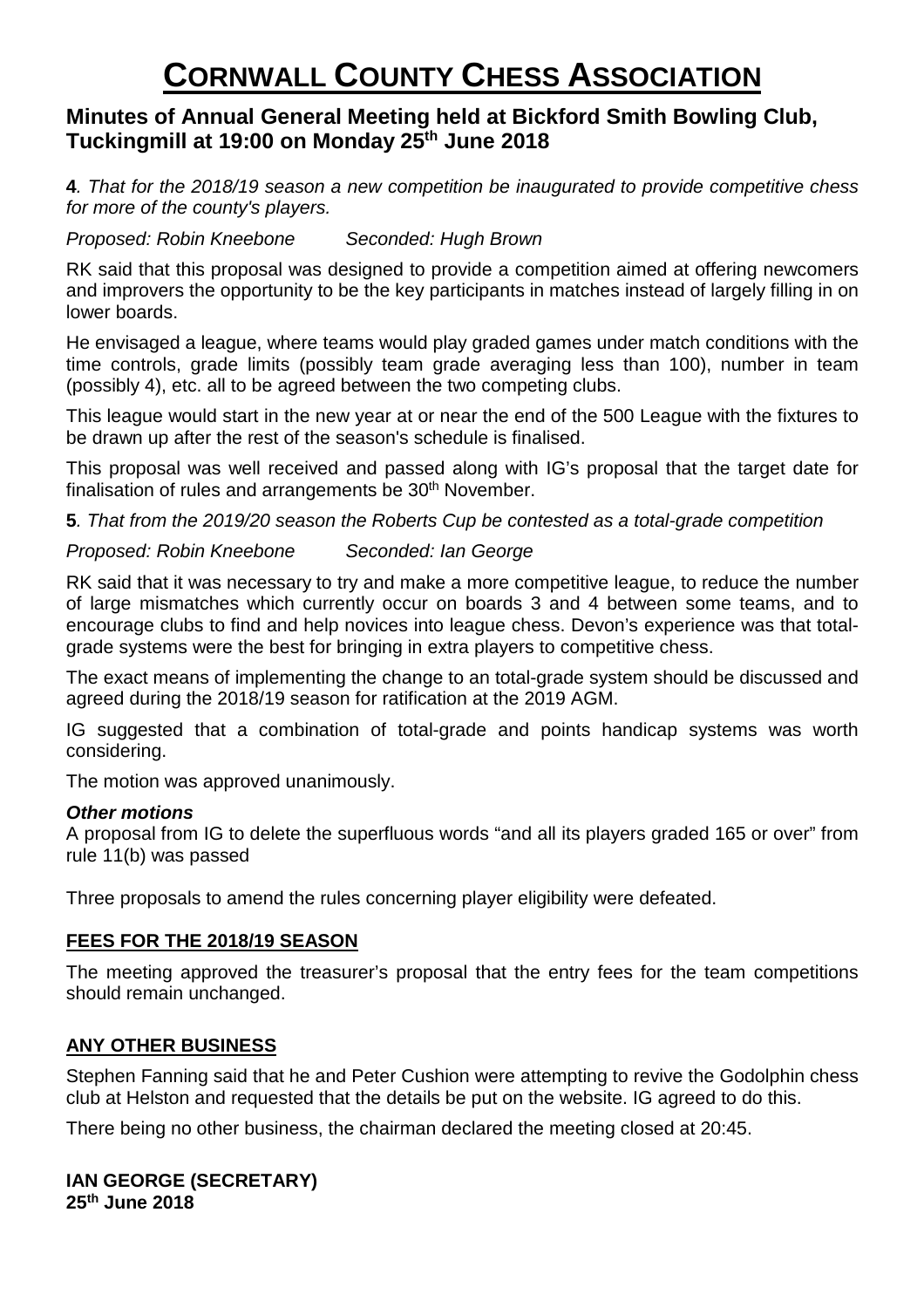# **2017/18 Season**

### **Treasurer's Report**

#### **Accounts for the period ended 25th June 2018**

The accounts are appended to this report. They show that the association's finances are in a satisfactory state with reserves totalling £2,018, including £890 in the Napier Fund for junior chess. The bank balance is down from £2,589 at the end of last season to £1,966.

There was a surplus on the General Fund for the year of £131 (2016/17: £63). Following the increase in club fees agreed at the 2017 Secretaries Meeting entry fee income increased by £130. A significant reduction in entries and an increase in the cost of hiring the venue contributed to a deficit on the annual congress of £47 (2017: £43 surplus).

Activity on The Napier Fund was minimal, showing a deficit of £13 (2016/17: £27). The small deficit on the Cornwall Junior Championships was borne by the Junior Secretary.

Two significant items of expenditure contributed to the reduction of £623:

- As part of a FIDE initiative DGT 3000 digital clocks were offered for sale by the ECF for £26 each, a discount of 57%. 8 of these clocks were purchased in addition to a further clock at a total cost of £238.
- Following our qualification for the national stage of the ECF Counties Championship it was decided to hire a minibus with driver for travel to the venue in Somerset at a cost of £420. As this sum represents over 20% of our total funds(37% of our general fund) I recommend that, in order to avoid the rapid depletion of our funds, we should only commit to this expenditure in future if we succeed in obtaining sponsorship and/or donations covering most of it.

#### **ECF Membership**

As in previous years a number of players are still not members of the ECF at the time of writing. I would remind club organisers that early next season I will include in the invoices I raise to the clubs any game fees paid to the ECF for games played by non-ECF members in their clubs' team matches. Whether they absorb the cost or recover it from the relevant members will be for the clubs to decide. Game fee is now a fixed fee of £16 for any non-member who plays more than 3 games in our competitions during the year to 31<sup>st</sup> August 2018.

The final date for renewing or acquiring ECF membership for the 2017/18 season is 30<sup>th</sup> June 2018. The ECF will not accept membership applications after that date. Please note that it is the player's responsibility, not that of the association or his/her club, to ensure that his/her ECF membership is up to date.

#### **Fees for the 2018/19 Season**

- As I do not anticipate any significant changes in income or expenditure, I recommend that the fees chargeable to the clubs for entry to the 2018/19 team competitions should remain at £35 per team for the County Shield and Roberts Cup and £20 per team for the 500 League.
- I am happy to continue as treasurer and am therefore standing for re-election.

Ian George 25th July 2018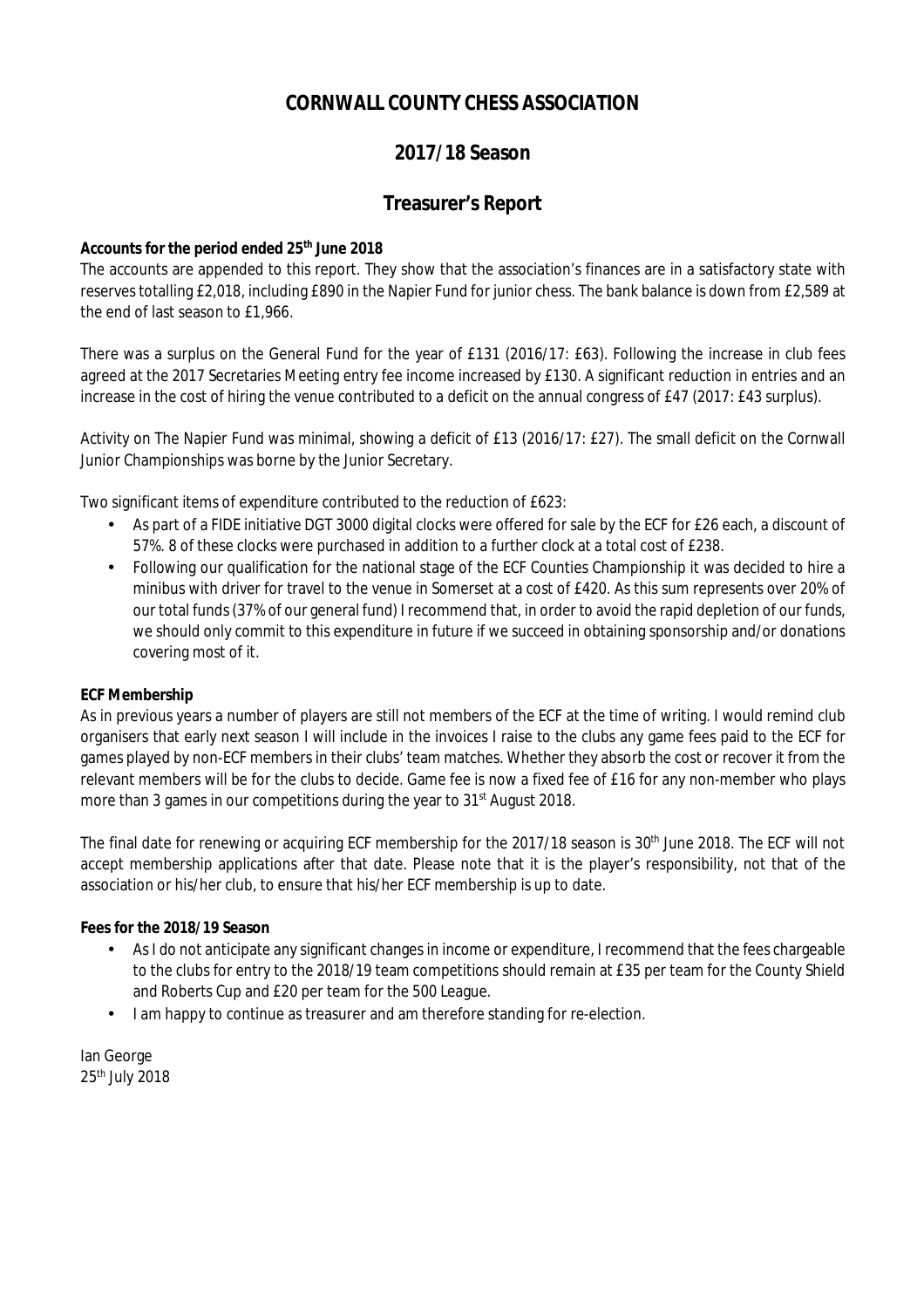## **Balance Sheet as at 25 June 2018**

|                                       | 2017/18     |        | 2016/17     |        |
|---------------------------------------|-------------|--------|-------------|--------|
|                                       | £           | £      | £           | £      |
| Assets                                |             |        |             |        |
| <b>Bank balance</b>                   | 1,966       |        | 2,589       |        |
| Outstanding club fees                 | 0           |        | 0           |        |
| Organisers' expenses                  | $\mathbf 0$ |        | 14          |        |
|                                       |             | 1,966  |             | 2,603  |
| Liabilities                           |             |        |             |        |
|                                       |             |        |             |        |
| Amount owed to ECF                    | $\mathbf 0$ |        | 68          |        |
| Grand Prix prize fund                 | $\mathbf 0$ |        | 0           |        |
| <b>Accruals</b>                       | (52)        |        | (23)        |        |
| County match travel fund              | $\mathbf 0$ |        | $\mathbf 0$ |        |
|                                       |             | (52)   |             | 45     |
|                                       |             | £2,018 |             | £2,558 |
|                                       |             |        |             |        |
| <b>Reserves</b>                       |             |        |             |        |
| <b>General Reserve</b>                |             |        |             |        |
| <b>Brought forward</b>                | 1,655       |        | 1,512       |        |
| Surplus / (deficit) for the year      | (527)       |        | 143         |        |
|                                       | 1,128       |        | 1,655       |        |
| Transfer from /(to) Napier Fund       | 0           |        | 0           |        |
|                                       |             | 1,128  |             | 1,655  |
|                                       |             |        |             |        |
| Napier Fund (junior chess)            |             |        |             |        |
| <b>Brought forward</b>                | 903         |        | 931         |        |
| Surplus / (deficit) for the year      | (13)        |        | (27)        |        |
|                                       | 890         |        | 904         |        |
| Transfer from /(to) general reserve   | 0           |        | $\pmb{0}$   |        |
|                                       |             | 890    |             | 904    |
| <b>Total reserves carried forward</b> |             | £2,018 |             | £2,559 |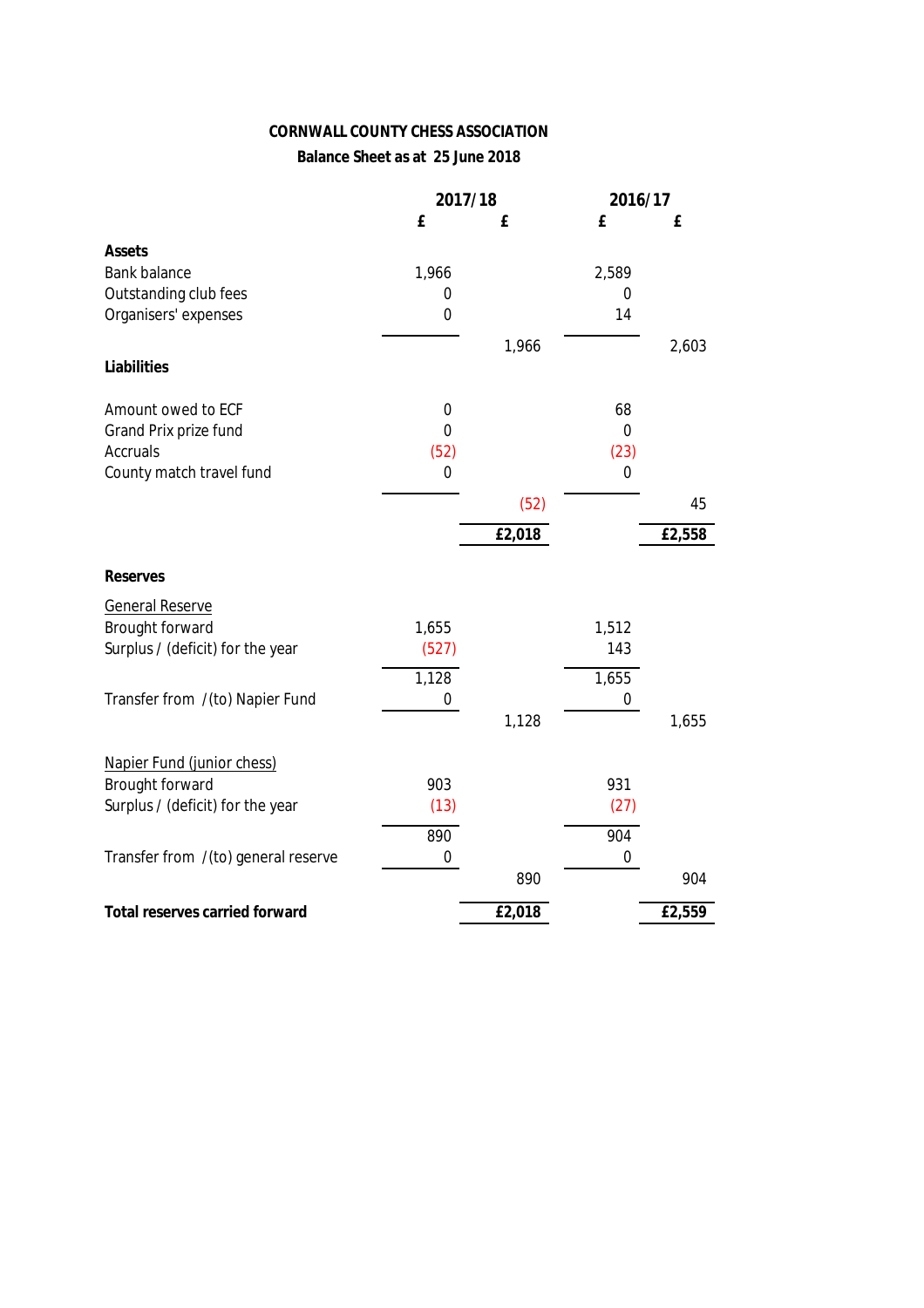#### **Income and Expenditure Account for the period from 8 July 2017 to 25 June 2018**

|                                                      | 2017/18    |        | 2016/17    |       |  |
|------------------------------------------------------|------------|--------|------------|-------|--|
|                                                      | £          | £      | £          | £     |  |
| Income                                               |            |        |            |       |  |
| Entry fees (team competitions)                       | 615<br>383 |        | 480        |       |  |
| Annual congress<br>Other competitions                | 0          |        | 489<br>551 |       |  |
| Miscellaneous income                                 | 15         |        | 0          |       |  |
|                                                      |            | 1,013  |            | 1,520 |  |
| Expenditure                                          |            |        |            |       |  |
| County match expenses (net)                          | 268        |        | 262        |       |  |
| Annual congress                                      | 430        |        | 446        |       |  |
| Other competitions                                   | 0          |        | 518        |       |  |
| Publicity                                            | 0          |        | 0          |       |  |
| Website and IT costs                                 | 23         |        | 37         |       |  |
| Stationery, printing and postage                     | 31         |        | 0          |       |  |
| Insurance                                            | 102        |        | 77         |       |  |
| Trophies and engraving                               | 0          |        | 62         |       |  |
| Miscellaneous expenses                               | 28         |        | 55         |       |  |
|                                                      |            | 882    |            | 1,457 |  |
|                                                      |            | 131    |            | 63    |  |
| Sponsorship and donations                            | 0          |        | 100        |       |  |
| Travel expenses for county team (national stage)     | (420)      |        | (130)      |       |  |
| Purchase of equipment                                | (238)      |        | 0          |       |  |
|                                                      | (658)      |        | (30)       |       |  |
| Transfer to county match travel reserve              | 0          |        | 110        |       |  |
|                                                      |            | (658)  |            | 80    |  |
| Surplus / (deficit) for the year                     |            | (E527) |            | £143  |  |
| Napier Fund movement for the year ended 25 June 2018 |            |        |            |       |  |
|                                                      | £          | £      | £          | £     |  |
| Income                                               |            |        |            |       |  |
| Competitions                                         | 0          |        | 352        |       |  |
| Miscellaneous income                                 | 0          |        | 0          |       |  |
|                                                      |            | 0      |            | 352   |  |
| Expenditure                                          |            |        |            |       |  |
| Competitions and other events                        | 0          |        | 154        |       |  |
| Trophies and engraving<br>Purchase of equipment      | 13<br>0    |        | 164<br>0   |       |  |
| UK Chess Challenge and EPSCA                         | 0          |        | 40         |       |  |
| ECF membership and game fees                         | 0          |        | 61         |       |  |
| Grants and donations                                 | 0          |        | 70         |       |  |
| Miscellaneous expenses                               | 0          |        | 0          |       |  |
|                                                      |            | 13     |            | 489   |  |
| Operating surplus / (deficit)                        |            | (13)   |            | (137) |  |
| Sponsorship and donations                            |            | 0      |            | 110   |  |
| Purchase of trophies                                 |            | 0      |            | 0     |  |
| Surplus / (deficit) for the year                     |            | (E13)  |            | (E27) |  |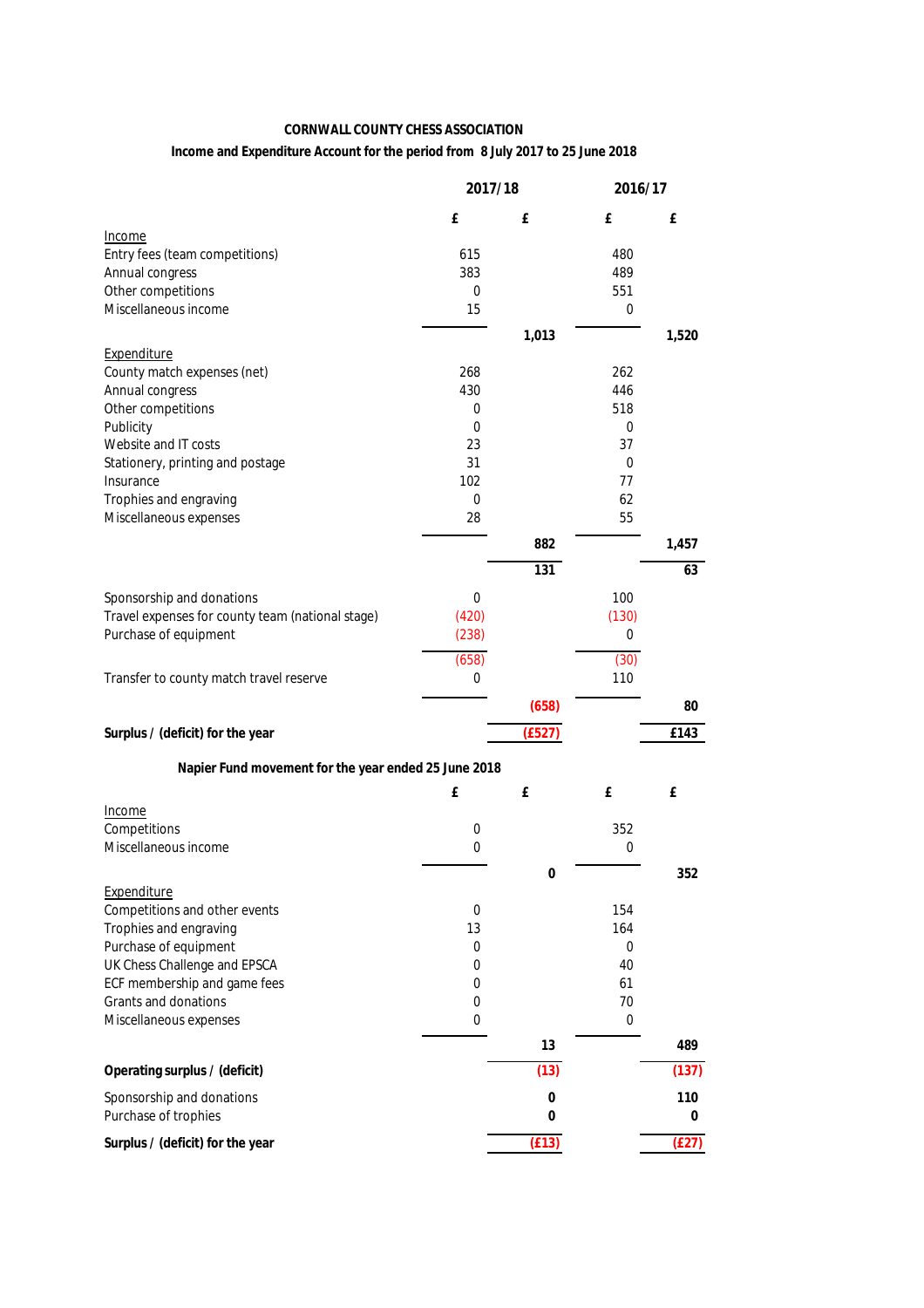**Notes to the accounts for the period from 8 July 2017 to 25 June 2018**

#### **Surplus / (deficit) on competitions**

|                                  |          | 2017/18       |              |               |
|----------------------------------|----------|---------------|--------------|---------------|
|                                  | Congress | <b>Others</b> | Congress     | <b>Others</b> |
|                                  | £        | £             | £            | £             |
| Income                           |          |               |              |               |
| <b>Entry fees</b>                | 370      | 0             | 519          | 551           |
| Game fee surcharge               | 0        | 0             | $\Omega$     | 0             |
| <b>Refreshments</b>              | $\Omega$ | 0             | (30)         | $\mathbf{0}$  |
| Other income                     | 13       | 0             | 0            | $\mathbf{0}$  |
|                                  | 383      | 0             | 489          | 551           |
| Expenditure                      |          |               |              |               |
| <b>Prizes</b>                    | 142      | $\Omega$      | 180          | 302           |
| Room hire                        | 274      | 0             | 230          | 128           |
| Game fee payable to ECF          | $\Omega$ | 0             | $\Omega$     | (9)           |
| Cost of refreshments             | 14       | 0             | 0            | 30            |
| Organiser's expenses             | $\Omega$ | 0             | $\Omega$     | 0             |
| GP prize fund levy               | $\Omega$ | 0             | 36           | 67            |
| Other expenses                   | $\Omega$ | 0             | $\mathbf{0}$ | 0             |
|                                  | 430      | 0             | 446          | 518           |
| Surplus / (deficit) for the year | (E47)    | £0            | £43          | £33           |

#### **County match expenses**

|                          | 2017/18 | 2016/17 |
|--------------------------|---------|---------|
| Room hire                | 208     | 172     |
| <b>Travel costs</b>      | 0       | 0       |
| <b>Refreshments</b>      | 21      | 5       |
| Match captain's expenses | 0       | 25      |
| WECU entry fees          | 94      | 81      |
| Other expenses           | 0       | 45      |
|                          | 323     | 328     |
| Opponents' contributions | 55      | 65      |
|                          | £268    | £263    |

### **Surplus / (deficit) on junior competitions**

|                                  | 2017/18 |              | 2016/17 |      |
|----------------------------------|---------|--------------|---------|------|
| Income                           |         |              |         |      |
| <b>Entry fees</b>                |         | 0            |         | 380  |
| Expenditure                      |         |              |         |      |
| Prizes                           | 0       |              | 51      |      |
| Room hire                        | 0       |              | 0       |      |
| Game fee payable to ECF          | 0       |              | 21      |      |
| Cost of refreshments             | 0       |              | 0       |      |
| <b>Travel expenses</b>           | 0       |              | 0       |      |
| Stationery, printing and postage | 0       |              | 82      |      |
| Other expenses                   | 0       |              | 0       |      |
|                                  |         | $\mathbf{0}$ |         | 154  |
| Surplus / (deficit) for the year |         | £0           |         | £226 |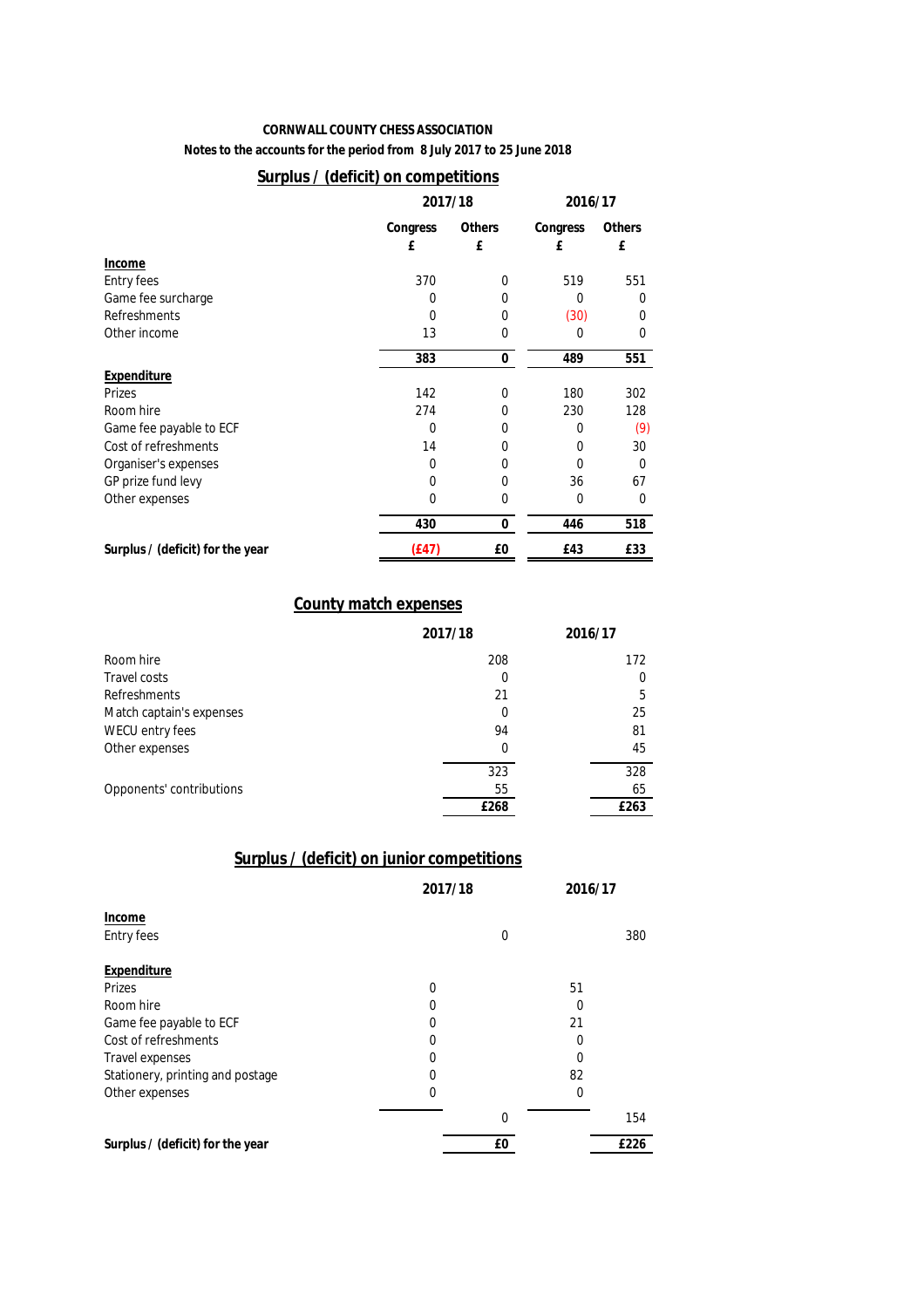#### **CORNWALL COUNTY CHESS ASSOCIATION 2017/18 SEASON FINAL LEAGUE TABLES AND LEAGUE SECRETARY'S REPORT**

#### **COUNTY SHIELD**

|   |          | p  | W |   |   | Def | <b>Pts</b> |
|---|----------|----|---|---|---|-----|------------|
|   | Camborne | 10 |   |   |   | 0   | 32         |
|   | Penwith  | 10 |   |   |   | 0   | 32         |
| 3 | Truro    | 10 | 5 |   |   | 0   | 28         |
|   | Falmouth | 10 | 3 |   | 5 |     | 19         |
| 5 | Liskeard | 10 | 2 |   | 5 | 1   | 17         |
| 6 | Newquay  | 10 |   | O | 6 |     | 14         |

#### **ROBERTS CUP**

|                |             | P  | w | D |   | Def | Pts |
|----------------|-------------|----|---|---|---|-----|-----|
| 1              | Newquay     | 12 | 8 | 2 | 2 | 0   | 38  |
| $\overline{2}$ | Truro       | 12 | 8 |   | 3 | 0   | 37  |
| 3              | Falmouth    | 12 | 5 | 4 | 3 | 0   | 31  |
| 4              | Calstock    | 12 | 4 |   |   | 0   | 25  |
| 5              | <b>Bude</b> | 12 | 2 | 5 | 5 | 0   | 23  |
| 6              | Liskeard    | 12 | 3 | 2 |   | 0   | 23  |
|                | Camborne    | 12 | 3 | 3 |   | 2   | 22  |

#### **500 LEAGUE - WEST**

|   |             |   |  | Def | Pts |
|---|-------------|---|--|-----|-----|
|   | <b>Bude</b> |   |  |     | 19  |
| 2 | Lerryn      |   |  |     | 13  |
| 3 | Liskeard    | b |  |     | 13  |
| 4 | Calstock    | h |  |     |     |

#### **500 LEAGUE - EAST**

|               |          |   |   |  | Def | Pts |
|---------------|----------|---|---|--|-----|-----|
|               | Camborne | 6 | h |  |     |     |
| $\mathcal{P}$ | Penwith  | 6 |   |  |     |     |
|               | Truro    |   |   |  |     |     |
|               | Falmouth |   |   |  |     |     |

#### **REPORT**

An interesting and competitive season with trophies going to four different clubs, with the fifth trophy, the County Shield, being shared.

Out of 106 league and cup matches scheduled, only eight were defaulted. It is an unfortunate coincidence that all four defaults in the County Shield involved Newquay, who only played six Shield matches in the season. Falmouth and Newquay did not meet in the Shield at all, with both teams defaulting their away match. No club defaulted more than twice, so the defaults did not have a significant effect on the destination of any of the trophies.

Camborne defeated Bude by 6½ - 1½ in the East-West final of the 500 League.

In the A.W. Busby Cup Penwith and Carrick drew 2½ - 2½, Penwith winning the trophy on board elimination.

Bude won the Roger Grime Cup, defeating Penwith 4 – 0 in the final.